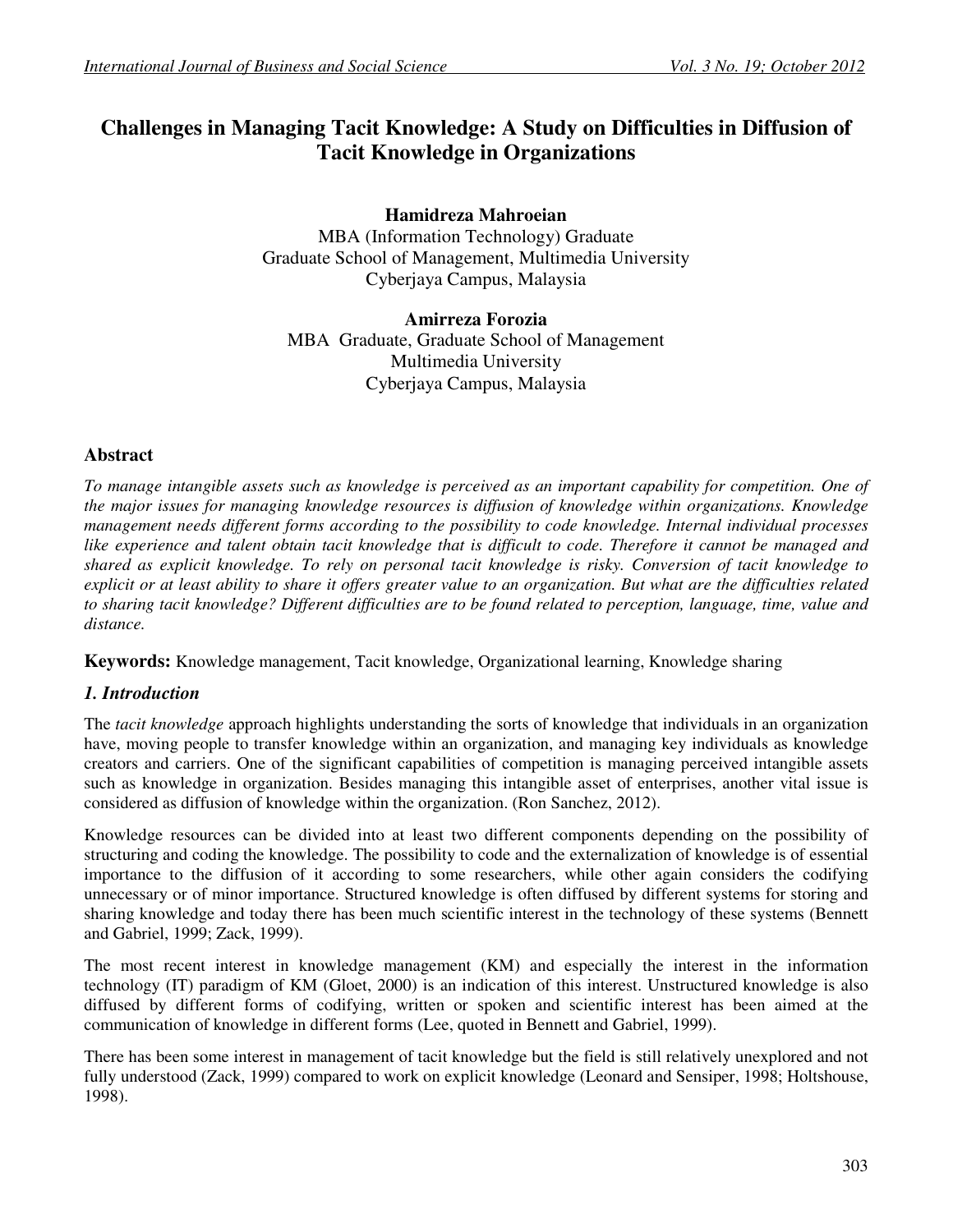Since tacit knowledge is seen as critical to the success of groups and organizations (Melissa Peet, 2011) recent scholarly work has focused on how organizations can create conditions that enable knowledge creation, i.e. ''the process of making available and amplifying knowledge created by individuals [. . .] and connecting it to an organization's knowledge system'' (Nonaka et al., 2006, pp. 1179-1193).

The interest in diffusion of tacit knowledge has been rare but is increasing (Augier and Vendelo, 1999).

A deeper understanding of externalization and diffusion of tacit knowledge must be achieved for organizations to unleash the resources of tacit knowledge.

Understanding the difficulties of tacit knowledge and its challenges in managing tacit knowledge within organization could be a means for such deeper understanding.

What are the difficulties related to sharing tacit knowledge? The study sets a theoretical foundation for an empirical analysis of the field.

## *2. Tacit knowledge*

The most important feature of the tacit knowledge approach is the fundamental principle that knowledge is basically individual in nature and is consequently complicated to extract from the heads of individuals. (Ron Sanchez, 2012).The tacitness of knowledge is tough to estimate but knowledge can be observed in a range where at one extreme end we find the entirely tacit and unconscious knowledge and at the other end the completely explicit, structured and coded knowledge (Polanyi, quoted in Leonard and Sensiper, 1998).

In such a dualist framework tacit and explicit is juxtaposed or co-existing in a synergetic relationship (Gill, 2000). In working life we find many epitomes of tacit knowledge such as intuition, rule-of-thumb, gut feeling and personal skills. These can be classified into two dimensions, the technical and the cognitive dimension. The technical dimension encompasses information and expertise in relation to ``know-how'' and the cognitive dimension consists of mental models, beliefs and values (Gore and Gore, 1999). Individuals are the primary repositories of tacit knowledge that due to its transparent uniqueness is not easy to communicate. We can understand tacit knowledge as when one has emancipated oneself from the technical formulas for action. It is for example to be able to cook without a recipe or to have an intuitive feeling of the right decision.

Tacit knowledge is achieved by internal individual processes like experience, reflection, internalization or individual talents. As a result it cannot be managed and taught in the same mode as knowledge which is explicit. Tacit knowledge is mostly stored only in human beings, while explicit kind of knowledge can be stored in a technological or mechanical way, like in information systems or handbooks. Tacit knowledge is technical or cognitive and is made up of mental models, values, beliefs, perceptions, insights and assumptions (Elizabeth A. Smith, 2001)

Tacit knowledge cannot be given in lectures and it cannot be found in databases, textbooks, manuals or internal newsletters for diffusion. It has to be internalized in the human body and soul. Different methods like apprenticeship, direct interaction, networking and action learning that include face-to-face social interaction and practical experiences are more suitable for supporting the sharing of tacit knowledge. To rely on personal tacit knowledge in organizations is risky. Conversion of tacit knowledge to explicit or at least ability to share it offers greater value to the organization.

## *3. Knowledge assets in organizations*

The definition of organizational knowledge is yet another concept that has very little consensus within literature. Variations include the extent to which the knowledge is spread within the organization, as well as the actual make-up of this knowledge. Hatch (2010) defines it as: "When group knowledge from several subunits or groups is combined and used to create new knowledge, the resulting tacit and explicit knowledge can be called organizational knowledge." Others present a broader perspective: "individual knowledge, shared knowledge, and objectified knowledge are different aspects or views of organizational knowledge" (Ekinge & Lennartsson 2000). As always, texts emphasizing an IT based outlook once again offer shallower, information-based definitions, e.g. Virvou & Nakamura 2008, "Information internalized by means of research, study or experience that has value to the organization".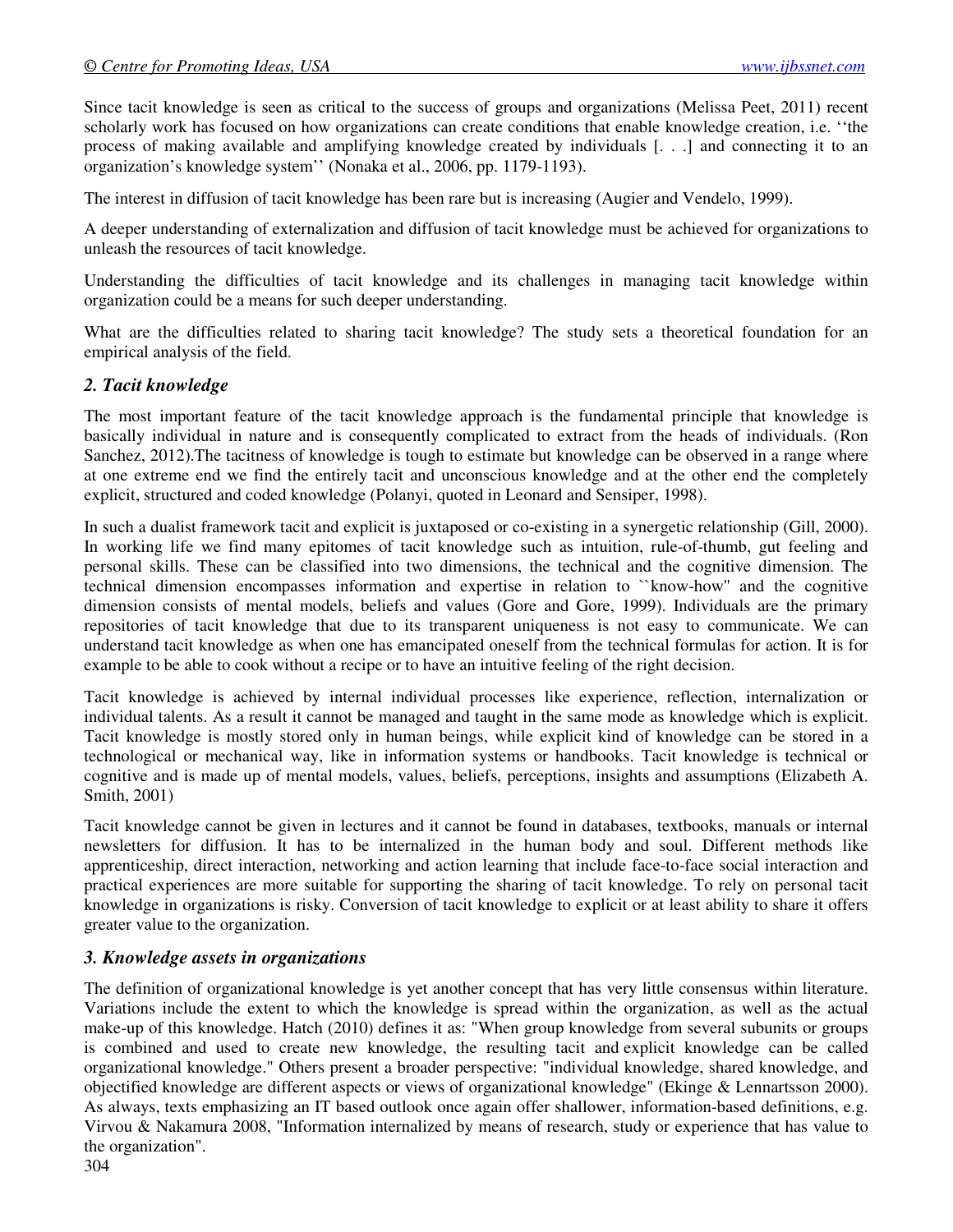Different levels of knowledge, regarding the possibility to codify, can be recognized in organizations' knowledge resources (Gore and Gore, 1999). The easiest to code is structured knowledge, in for example databases and instruction books. Unstructured knowledge found in, for instance, reports or discussions is possible to code but this is not always done. The hardest to code is tacit knowledge, which is the most transparent and subjective form of knowledge (Augier and Vendelo, 1999).

Organizations' knowledge resources and assets have pertinently been expressed as an iceberg. The structured, explicit knowledge is the visible top of the iceberg. This part of the knowledge resource is easy to find and recognize and therefore also easier to share. This is also done in organization through different forms of technological and pedagogical methods. Beneath the surface, invisible and hard to communicate, is a momentous part of the iceberg. This hidden part applies to tacit knowledge resources in organizations. We know more than we can express (Polanyi, 1966) and therefore this part of the knowledge resource can be more difficult to share.

## *4. Influence of tacit knowledge*

Tacit knowledge can also be seen as the icing on the cake. Structured and explicit knowledge is of importance but to achieve excellence in a job one has to master higher levels of knowledge, the unstructured and intangible tacit knowledge. Explicit knowledge is for everyone to find and use but tacit knowledge separates the masters from the common (Lawson and Lorenzi, 1999). An organization's core competency is more than the explicit knowledge of ``know-what''; it requires the more tacit ``know-how'' to put ``know-what'' into practice (Brown and Duguid, 1998).

Tacit knowledge makes work go smoothly, it increases the quality of the work and it often characterizes a master of his/her profession.

The efficiency of making decisions, serving customers or producing is improved by the use of tacit knowledge. Also the accuracy of task performance is improved by the use of tacit knowledge (Brockmann and Anthony, 1998).

In the world of today where the significance of time is increased while the length of it is decreased, experts can achieve major time saving improvements by using tacit knowledge. Even if coded knowledge is easier to diffuse the role of tacit knowledge is often essential for being able to use coded knowledge. Coded knowledge can even be unusable without the augmentation of tacit knowledge (Shariq, 1999; Brown and Duguid, 1998). One can learn the importance of service quality by eading textbooks but not learn a ``smiling attitude'' by reading about it.

## *5. Sharing tacit knowledge within organizations*

The characteristic of tacit knowledge is the difficulty in coding it so as to be shared. There can be found two different schools regarding externalization and codification of tacit knowledge. One that believes that tacit knowledge must be made explicit for sharing and another that regards tacit knowledge as always being tacit.

One example of the first is Nonaka and Konno (1998) who have created a model of knowledge creation in the SECI-model. This model also concerns transfer of tacit knowledge. They assert that the process include four modes, socialization, externalization, combination, and internalization in an ongoing circular movement. Socialization includes the essential social interaction that is needed to learn new knowledge. In this mode tacit knowledge is converted to tacit knowledge. As many scientists claim learning is a social action and interaction is needed to be able to learn (see for example Argyris and SchoÈn, 1978). Learning is achieved for example by modeling or team-work. For knowledge to be shared it first has to be made conscious and articulated; an externalization must occur. In the second mode this externalization converts tacit knowledge to explicit. Some understandable forms of expressing or articulating tacit knowledge are to be developed (Nonaka and Konno, 1998). In the process of combination, that is the third mode, explicit knowledge is transferred to explicit knowledge. Now knowledge is transferred by communication at for example meetings or discussions. The last mode is Internalization that converts the explicit knowledge back to tacit knowledge.

The individual will at this mode absorb the knowledge by for example learning-by-doing, training or exercising. The mode in focus in this article is externalization. Difficulties are raised in reducing the tacitness of one's knowing in order to make it explicit.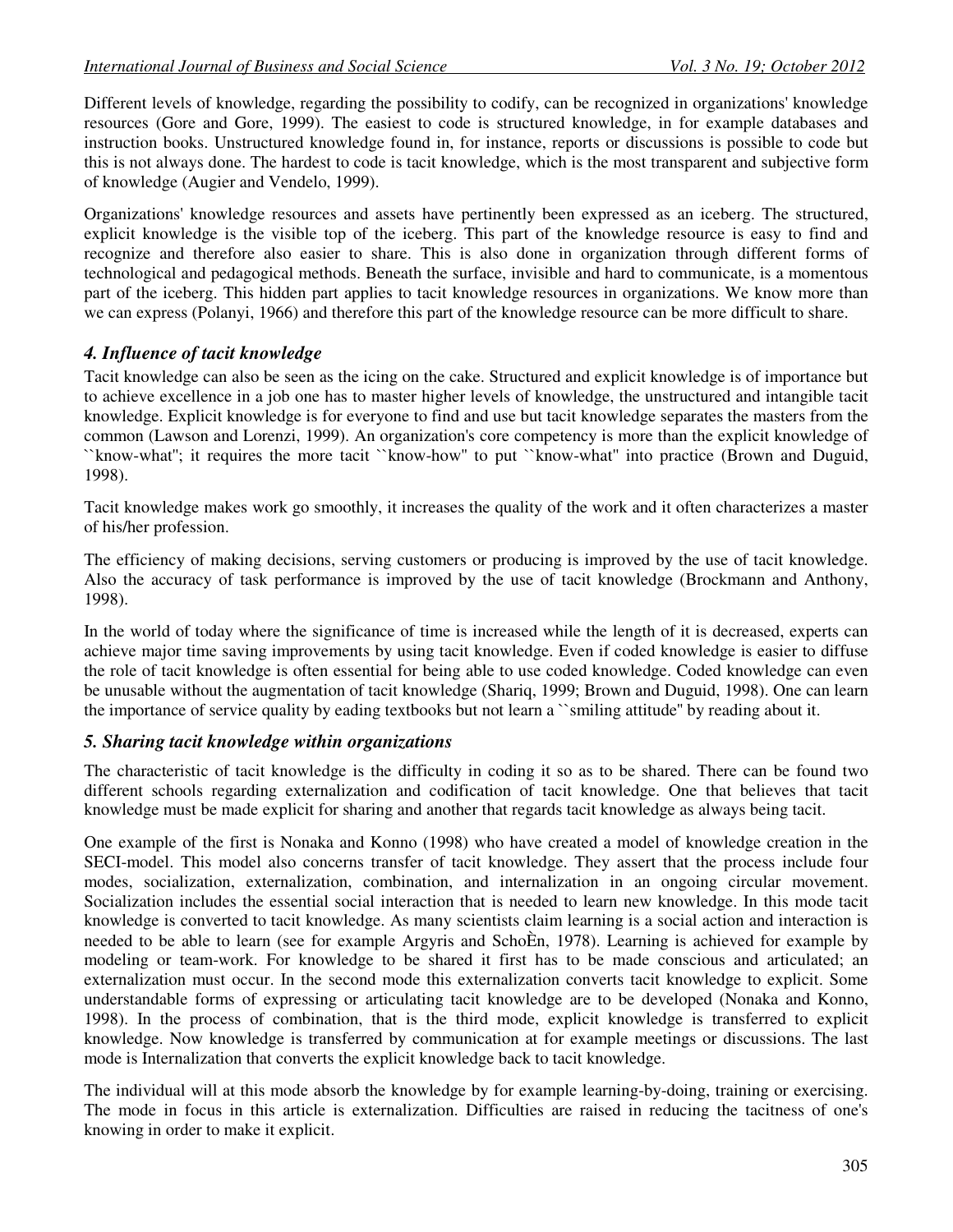It is often difficult to document or even express things that seem obvious and natural to oneself. To be able to share tacit knowledge the possessor of it must first become conscious of the knowledge he/she possesses and then find a way to express the knowledge. Only after this can a sharing of knowledge occur. But even then many of the traditional methods of knowledge diffusion are impossible to apply.

This externalization could accordingly cause problems in diffusion of tacit knowledge. But is externalization really necessary? Are we always conscious of what we do when we share our tacit knowledge or is tacit always going to be tacit? The other school regarding the sharing of tacit knowledge claims that this is the case. According to this view there is no need to express explicitly tacit knowledge. To make all knowledge explicit and eliminate the tacit personal elements in it could even be destructive to all knowledge (Polanyi, 1966). Tacit knowledge includes the ability to percept particulars that constitute entities. In externalizing tacitness, the focus is moved from the entity to the particulars. If this focus is changed to the particulars the sight of the entity is lost and with that also the tacit knowledge. Accordingly, to diffuse tacit knowledge the exertion should not be in externalizing it but in understanding entities by their particulars.

We share explicit as well as tacit knowledge in interaction with other people and through experience and exercise. Whether the distributor of the tacit knowledge is conscious of the knowledge and the sharing or not is not of importance (see Polanyi, 1958, 1966).

Irrespective of the need of externalization in sharing tacit knowledge there is an agreement that tacit knowledge diffusion is more difficult than the sharing of explicit knowledge. Many of the ordinary methods for knowledge diffusion used in organizations today are of minor use in regard to sharing of tacit knowledge (Brockmann and Anthony, 1998). Tacit knowledge cannot be taught, trained or educated (Brockmann and Anthony, 1998), it can only be learnt. To learn tacit knowledge requires active contribution of the learner and the learning process takes time. On this road to tacit knowledge there are many obstacles that will obstruct or make our journey difficult.

## *6. Difficulties of sharing tacit knowledge*

If tacit knowledge is observed, as Polanyi (1958) suggests, as highly individual and attainable only through personal practice and experience, diffusion seems to be impossible (Augier and Vendelo, 1999). Other researchers propose a more positive approach to dispersion of tacit knowledge (Bennett and Gabriel, 1998). Regardless of the estimation of means of knowledge diffusion researchers assent in that there are *difficulties* in sharing tacit knowledge (see for example: Nonaka and Konno, 1998; Bennett and Gabriel, 1999; Leonard and Sensiper, 1998; Zack, 1999; Holthouse, 1998). These difficulties can mainly be related to perception and language but also to time, value, and distance.

*a) Perception* and *language* are measured to be the main difficulties in sharing tacit knowledge. Perceptually the characteristic of unconsciousness entails a problem of people not being aware of the full range of their knowledge (Polanyi, 1958). In contrast, formalized explicit knowledge seems to be recognized easily in oneself but the feeling of a missing connection or the fundamentals of intuition (*perception*) are harder to be identified and viewed. This type of knowledge is so internalized that it has often become a natural part of our behavior or way of thinking (*managers*). Just as we do not have to be aware of our heart beating we do not use/utilize ourselves in reflecting on our own tacit knowledge.

The challenge and another difficulty with *language* lie in the fact that intangible tacit knowledge is held in a nonverbal form. For most people articulating/expressing something natural and obvious could be hard and challenging. More experience and deeper knowledge directs to higher tacitness of knowledge and that leads to greater difficulties in articulating the knowledge.

*b)* As another important factor of difficulties *Time* also increase challenges for sharing tacit knowledge. The internalization of this form of knowledge requires a long time both for individual and organizational forms of knowledge (Augier and Vendelo, 1999; Bennett and Gabriel, 1999). Although experiencing and reflecting on the experiences is the time consuming process, but it is considered as a necessity to develop tacitness in one's work. The speed of today's business world increases and time for reflection is scarce. An organizational form of tacit knowledge can be found in routines, organizational culture and cognitive schemes. In these cases we can call into question the need of an externalization of tacit knowledge.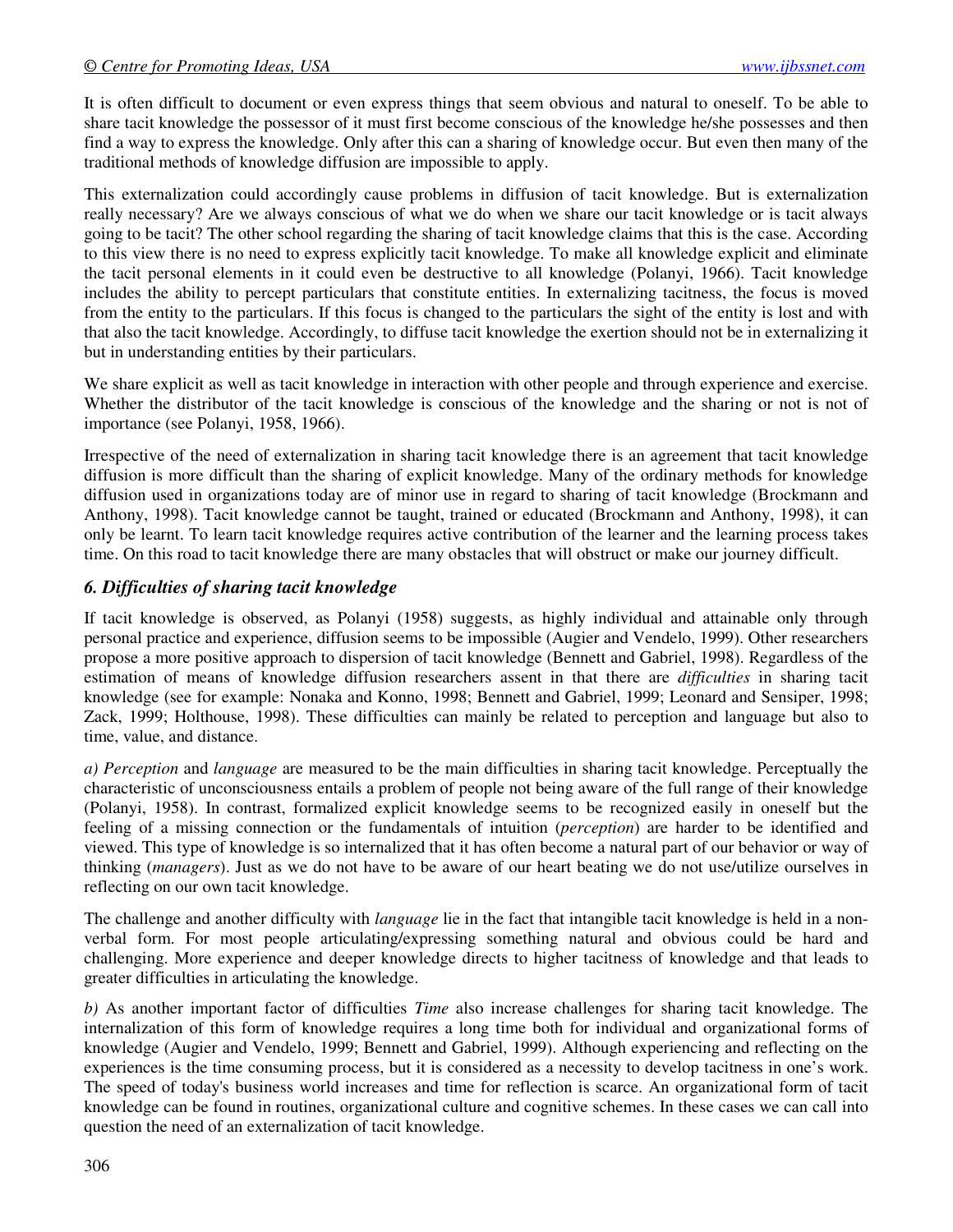Learning organizational culture or mental models occurs over *time* and through active participation and interaction in the organization (Leonard and Sensiper, 1998). When for instance *staff training* is employed for sharing organizational culture in the different restaurant (as it could be considered as an enterprise) the trainer is not always aware of sharing knowledge. A conscious externalization of tacit knowledge has not taken place but tacit knowledge has been shared. In this case socialization is more significant than the externalization.

*c) Value* is another field with challenges and difficulties in sharing tacit knowledge as well as explicit knowledge. Many forms of tacit knowledge, such as intuition and rule-of-thumb, have not been considered valuable (Zack, 1999). Value is often associated with some form of measurement. In today's business world we have slowly learned to value immeasurable things like knowledge but to value even more elusive and intangible things like tacit knowledge is even today extraordinary and unusual.

"Knowledge is power" is a phrase that is definitely entrenched in our minds. Especially in the knowledge society of today knowledge has become a valuable asset. If this knowledge is collective in an organization this is fine but for many this refers to the power an individual can gain by hoarding and storing knowledge for individual use.

*d) Distance* also raises difficulties in today's work-life. The need for *face-to-face* interaction is often perceived as a prerequisite for dispersion of tacit knowledge (Holtshouse, 1998; Leonard and Sensiper, 1998). In these days when organizations tend to disperse into more distant (Leonard and Sensiper, 1998), virtual or global (Bennett and Gabriel, 1999) forms, face-to-face interaction becomes more the exception than the rule. This will be a difficulty especially in sharing tacit knowledge.

The difficulties with transfer of tacit knowledge can however also be considered as an advantage for the organization. Tacit knowledge in crucial areas for the organization obstructs copying by outsiders and therefore strengthens the competitive advantage (Leonard and Sensiper, 1998; Brown and Duguid, 1998).

## *7. Conclusions*

This study intended to set a theoretical foundation for researches on the tacit knowledge sharing in organizations. The significance of tacit knowledge in the knowledge resources of an organization can be considered important although the interest in scientific circles has been rather insignificant. An increase in interest can, however, be noticed in recent years. The importance of tacit knowledge has been pointed out in relation to decision-making, time-management, quality and competitiveness. To unleash the power of tacit knowledge in an organization the sharing of tacit knowledge must be managed differently from explicit knowledge. Many of the traditional methods of knowledge diffusion like manuals and lectures are unsuitable for tacit knowledge. Different methods like apprenticeship, direct interaction, networking and action learning that include face-to-face social interaction and practical experiences are more suitable for supporting diffusion of tacit knowledge.

Theoretically the necessity of externalization of tacit knowledge to explicit has been taken into call, especially concerning more collective forms of tacit knowledge such as mental maps, values and organizational culture. Although different opinions regarding tacit knowledge and the diffusion of it is represented in academia all agree on the difficulty of sharing tacit knowledge. The main difficulties in sharing tacit knowledge are linked with perception and language. The unconsciousness of the tacit knowledge and the difficulty of expressing it are commonly held as the main problems in tacit knowledge diffusion. It is not only that we have difficulties expressing and articulating what we know, we may not even be conscious of what we know or how the tacit knowledge connects to our explicit knowledge.

The second difficulty in sharing tacit knowledge is the consumption of time that the internalization of tacit knowledge calls for. In today's business world time is a scarce resource and internalization of new experiences or knowledge is a process over time. This difficulty with time is attributed to personal tacit knowledge as well as more organizational forms. Difficulties related to values are the prevailing opinion of the need for rationality and logic in business matters. Other difficulties connected to values are opinions like ``knowledge is power" and the difficulty in controlling the diffusion of organizational culture in particular. As well as the fact that knowledge can be power in the competition on the market it can be the cause of undesirable competition among employees within an organization. Further difficulties can be found regarding distance. Social interaction is often held as a necessity for tacit knowledge diffusion. The globalization, diversification and virtualization of business that obstruct face-to-face interaction are therefore a threat to tacit knowledge diffusion. The article, however, points out both earlier and future methods to facilitate these kinds of difficulties.